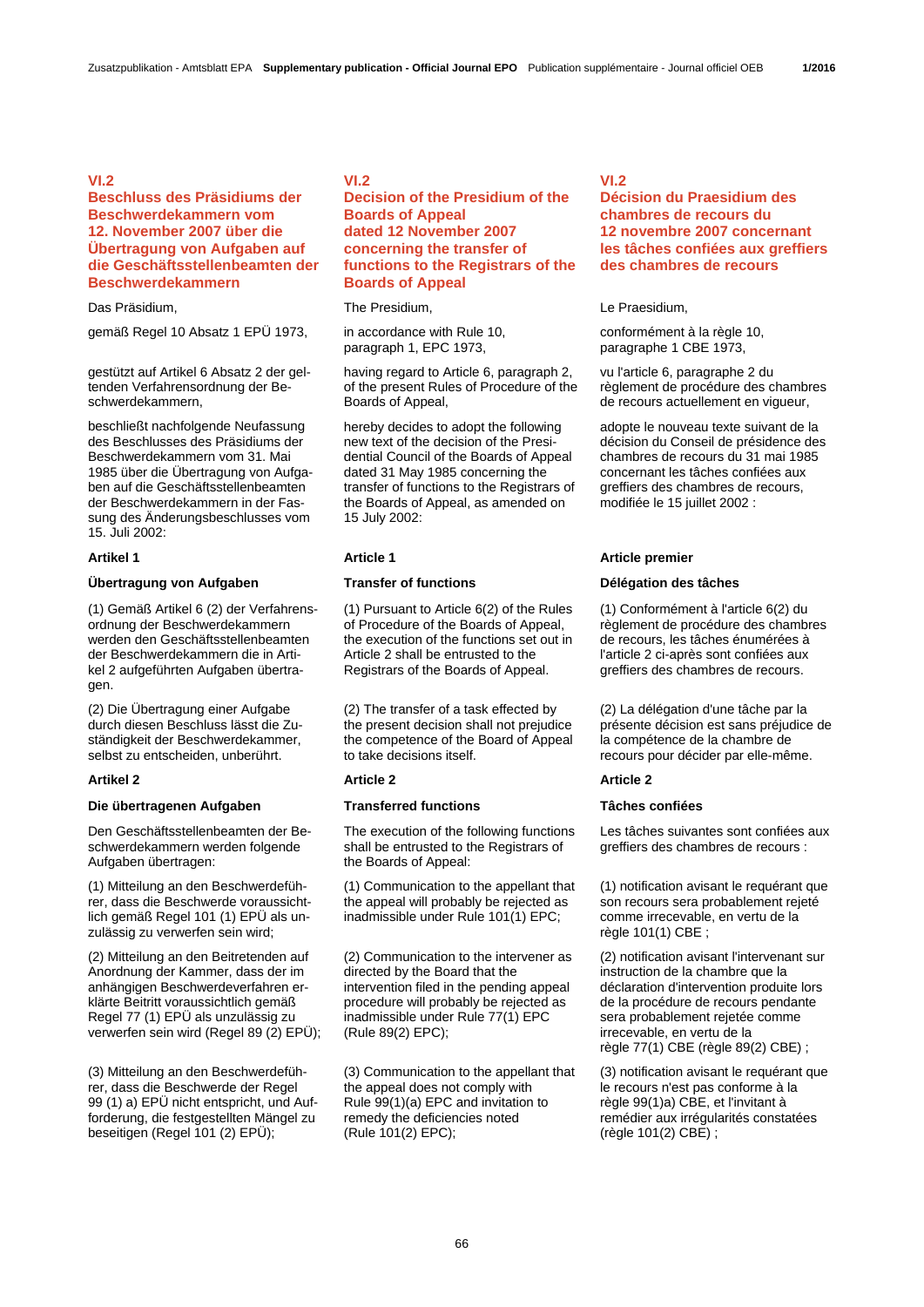(4) Mitteilung an den Beitretenden, dass der im anhängigen Beschwerdeverfahren erklärte Beitritt Regel 76 (2) a), b) und d) EPÜ nicht entspricht, und Aufforderung, die festgestellten Mängel zu beseitigen (Regeln 89 (2), 77 (2) EPÜ);

(5) Aufforderung an den Beteiligten, ein nicht unterzeichnetes Schriftstück zu unterzeichnen, und Bestimmung einer Frist hierfür (Regel 50 (3) EPÜ);

(6) Prüfung, ob ein Vertreter ordnungsgemäß bestellt ist, und Prüfung von Vollmachten; damit zusammenhängende Aufforderungen;

(7) Mitteilung von Rechtsverlusten gemäß Regel 112 (1) EPÜ;

(8) Unterrichtung des Beteiligten gemäß Regel 112 (2) Satz 2 letzter Halbsatz EPÜ;

(9) Stattgabe des Antrags auf Weiterbehandlung (Artikel 121 EPÜ);

(10) Fristsetzung zur Einreichung der Erwiderung auf die Beschwerdebegründung;

(11) Mitteilung einer von der Kammer beschlossenen Verlängerung einer Frist nach Regel 132 (2) EPÜ;

(12) Aufforderung an die Beteiligten zur Einreichung von Unterlagen (Artikel 12 (2) b) der Verfahrensordnung der Beschwerdekammern) nach Anordnung der Kammer;

(13) Mitteilung von Schriftstücken an die Verfahrensbeteiligten;

(14) Mitteilung von Einwendungen Dritter an die Beteiligten (Regel 114 (2) EPÜ);

(15) Zustellung gemäß Artikel 119 in Verbindung mit Regeln 125 - 130 EPÜ und Prüfung der Zustellungsnachweise;

(16) Ladung zur mündlichen Verhandlung gemäß Regel 115 (1) EPÜ nach Anordnung durch den Vorsitzenden;

(17) Ladung zur Beweisaufnahme gemäß Regel 118 (2) EPÜ nach Anordnung durch den Vorsitzenden;

(18) Bereitstellung der Übersetzungen gemäß Artikel 7 der Verfahrensordnung der Beschwerdekammern;

(19) Mitteilung an den Einsprechenden über den Verzicht auf das Patent oder das Erlöschen des Patents (Regel 84 (1) EPÜ);

 (4) Communication to the intervener that the intervention filed in the pending appeal procedure does not comply with Rule 76(2)(a), (b) and (d) EPC and invitation to remedy the deficiencies noted (Rules 89(2), 77(2) EPC);

 (5) Inviting the party concerned to sign an unsigned document and specifying a time limit for doing so (Rule 50(3) EPC);

 (6) Examining whether a representative has been appointed in the prescribed manner, and examining authorisations; related invitations;

 (7) Communication of loss of rights under Rule 112(1) EPC;

 (8) Informing the party concerned under the final part of the second sentence in Rule 112(2) EPC;

 (9) Granting of requests for further processing (Article 121 EPC);

 (10) Setting the time limit for filing the reply to the statement of the grounds of appeal;

 (11) Communication of the Board's decision to extend a time limit under Rule 132(2) EPC;

 (12) Requesting the parties to file documents (Article 12(2)(b) of the Rules of Procedure of the Boards of Appeal) as directed by the Board;

 (13) Communication of documents to the parties to the proceedings;

 (14) Communication of observations by third parties to the parties to the proceedings (Rule 114(2) EPC);

 (15) Notification according to Article 119 in conjunction with Rules 125 to 130 EPC and examination of proof of notification;

 (16) Summons to oral proceedings under Rule 115(1) EPC as directed by the Chairman;

 (17) Summons to give evidence under Rule 118(2) EPC as directed by the Chairman;

 (18) Making arrangements for interpretation pursuant to Article 7 of the Rules of Procedure of the Boards of Appeal;

 (19) Communication to the opponent informing him of the surrender or lapse of the patent (Rule 84(1) EPC);

 (4) notification avisant l'intervenant que la déclaration d'intervention produite lors de la procédure de recours pendante n'est pas conforme à la règle 76(2)a), b), et d) CBE, et l'invitant à remédier aux irrégularités constatées (règles 89(2), 77(2) CBE) ;

 (5) inviter l'intéressé à remédier au défaut de signature d'un document et octroi d'un délai (règle 50(3) CBE) ;

 (6) vérification de la régularité de la constitution et des pouvoirs d'un mandataire ; des invitations s'y rapportant ;

 (7) notification d'une perte de droit conformément à la règle 112(1) CBE ;

 (8) avis à la partie intéressée visé au dernier membre de la deuxième phrase de la règle 112(2) CBE ;

 (9) faire droit à la requête en poursuite de la procédure (article 121 CBE) ;

 (10) octroi du délai pour déposer le mémoire en réponse à l'exposé des motifs du recours ;

 (11) notification de la prorogation d'un délai décidée par la chambre, en application de la règle 132(2) CBE ;

 (12) inviter les parties à produire des documents (article 12(2)b) du règlement de procédure des chambres de recours) comme ordonné par la chambre ;

 (13) notification de documents aux parties à la procédure ;

 (14) notification des observations des tiers aux parties à la procédure (règle 114(2) CBE) ;

 (15) signification selon l'article 119 et les règles 125 - 130 CBE et contrôle de la preuve de la signification ;

 (16) citation à une procédure orale visée à la règle 115(1) CBE comme ordonnée par la chambre ;

 (17) citation à une mesure d'instruction comme ordonnée par le président conformément à la règle 118(2) CBE ;

 (18) prendre les dispositions nécessaires pour assurer la traduction suivant l'article 7 du règlement de procédure des chambres de recours ;

 (19) notification avisant l'opposant de la renonciation ou de l'extinction du brevet (règle 84(1) CBE) ;